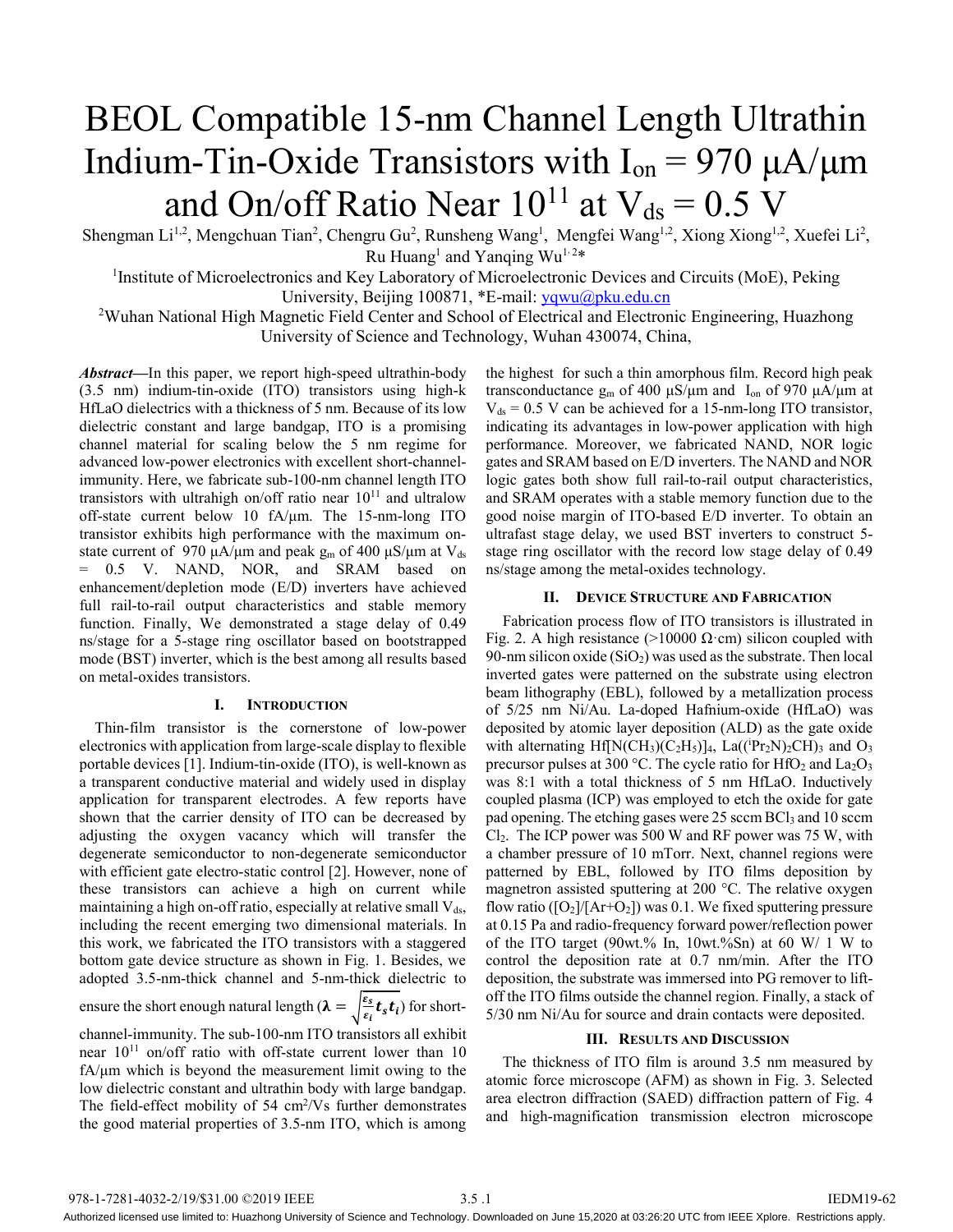(TEM) image of Fig. 5 confirm the amorphous state of 3.5-nm ITO, which is suitable for uniformity requirement for largescale fabrication. We extracted bandgap of 3.69 eV for 3.5-nm-ITO in Fig. 6, which is beneficial for minimizing the channel leakage current with a large potential barrier. The mobility as a function of carrier density is shown in Fig. 7. A peak field-effect mobility of  $54 \text{ cm}^2/\text{Vs}$  is obtained from  $3.5$ -nm-ITO, which is much higher than the typical value of 10 cm<sup>2</sup>/Vs for commercial IGZO and 1 cm2 /Vs for amorphous-Si, indicating excellent application potential of ITO transistors.

The scanning electron microscope (SEM) of 15-nm channellength device is shown in Fig. 8. Output characteristics of the 15-nm-long ITO transistor are shown in Fig. 9. The on-state current can reach 970  $\mu$ A/ $\mu$ m at V<sub>ds</sub> = 0.5 V and V<sub>gs</sub> = 2 V, exhibiting the good contact between ITO films and Ni electrodes and excellent transport property. Fig. 10 shows the transfer characteristics  $I_{ds}$ - $V_{gs}$  of ITO transistors with channellength varying from 15 nm to 90 nm at  $V_{ds} = 0.5$  V. The ultralow off-state current below 10 fA/μm is beyond equipment measurement limit. The on/off ratio is near  $10^{11}$  for all devices. Fig. 11 shows  $g_m$  versus  $V_{gs}$  at  $V_{ds} = 0.5$  V for the same devices discussed in Fig 10. The highest  $g_m$  of 400  $\mu$ S/ $\mu$ m is obtained for the 15-nm-long ITO transistor, which decreases as channel length increases. We compare the on current, on/off ratio, and gm of ITO transistors with the best-reported metal-oxides-based and  $MoS<sub>2</sub>$ -based (a representative 2D material) transistors with Lch dependence, as shown in Fig. 12, Fig. 13 and Fig. 14, respectively  $[3-7]$ . The V<sub>ds</sub> is 0.5 V for this work while it is 1  $V~2$  V for the references data. The I<sub>on</sub> of the ITO transistors is much larger than all of the metal-oxides-based transistors, while it is 2 times larger than  $MoS<sub>2</sub>$ -based transistors in the sub-20-nm region. With the scaling of the channel length, the  $I_{on}$ exhibits a monotonic increase, showing shows the channel length scaling benefit of the ITO transistors. The on/off ratio maintains near 11 decades for ITO transistors with channel length from 15 nm to 90 nm, much better than metal-oxides and MoS2. The lower off-state current, the lower is the dissipation power at standby state, demonstrating the promising future for ITO transistors in the low-power application. As shown in Fig. 14, The transconductance of these ITO transistors decreases from 400  $\mu$ S/ $\mu$ m to 240  $\mu$ S/ $\mu$ m as the channel length increases, which is still much larger than the best of metal-oxides and  $MoS<sub>2</sub>$  at similar channel lengths.

Fig. 15 shows the equivalent circuit and optical micrograph of the E/D mode inverter. The channel length of load and drive transistor is 0.1 μm and 0.5 μm, respectively, while their channel width is both 10 μm. Fig. 16 shows the output characteristics of the E/D inverter. The red line shows when Vin  $=$  V<sub>out</sub> meets the E/D inverter's output line at 1/2 V<sub>dd</sub>, enabling a good noise margin. The transient characteristics and corresponding circuit structures of NAND, NOR are shown in Fig. 17, Fig. 18 respectively. The voltage level of logic 1 is 2 V, while it is 0 V for logic 0. For NAND logic gate, the output maintains logic 1 if one of the inputs is logic 0, which means at least one transistor is turned off. The output logic 0 state can only be obtained when both ITO transistors are turned on. As for NOR logic gate, logic 0 is obtained as long as once input logic is high, and logic 1 can only be obtained when both inputs are low. The logic gate NAND and NOR both achieve a decent rail-to-rail operation in this work. The SRAM transient characteristics and corresponding circuit structures are shown in Fig. 19. If we open the input switch after a period of input voltage 1, the output voltage can stay at 0 state. And it can remain the output 1 state after the input logic 0 has been opened, indicating a stable memory function for SRAM [8].

Other than E/D inverter, BST inverter has been demonstrated in Fig. 20. There is a pre-charge transistor in addition to the normal load and drive transistors, which helps to boost the output voltage with the ground input level. The channel lengths of 3 transistors are 0.4 μm, while the channel widths are 1 μm, 10 μm and 50 μm for the pre-charge transistor, load transistor, and drive transistor, respectively. We used such BST inverters to construct a 5-stage ring oscillator. There is a buffer stage at the end of the 5-stage ring oscillator to segregate the output and input signal as shown in Fig. 21. Fig. 22 and Fig. 23 show the output waveform of a 5-stage ring oscillator with BST inverter at  $V_{dd} = 4$  V in the time domain and frequency domain, respectively. The output frequency is 176 MHz for 5-stage ring oscillator at  $V_{dd} = 4 V$ , while it is 206 MHz at  $V_{dd} = 4.5 V$  as shown in Fig. 24 and Fig. 25. We summarized stage delay as a function of  $V_{dd}$  in Fig. 26 in comparison with literature from 2007 to 2019 [9, 10]. We achieved the fastest stage delay of 0.49 ns/stage, which is over 2 times faster than the best result in previous works based on metal-oxides.

### **IV. CONCLUSIONS**

High-speed 3.5-nm-ITO transistors using high-k HfLaO dielectrics with toxide 5 nm were fabricated in this work. The record-high on-state current of 970 μA/μm, transconductance of 400  $\mu$ S/ $\mu$ m and on/off ratio near 10<sup>11</sup> have been successfully demonstrated for 15-nm channel-length ITO transistor. Logic gates of NAND and NOR based on ITO transistors have achieved full rail-to-rail output characteristics. The SRAM has also operated with a stable memory function. The highperformance 5-stage ring oscillator with record-fast stage delay of 0.49 ns/stage is achieved. These figures of merit indicate the remarkable potential of the ITO-based transistors for future low-power, high-performance, and high-frequency applications.

# ACKNOWLEDGMENT

This work was supported by the National Natural Science Foundation of China (Nos. 61574066, 61874162 and 61421005) and 111 Project (B18001).

# **REFERENCES**

- [1] Franklin, A. D. *Science* 349, aab2750 (2015).
- [2] Park, S. Y. et al., *Appl. Phys. Lett.* 100, 162108 (2012).
- [3] Wu, S. H. et al., *VLSI Circuit, 2017 Symposium,* T166-T167 (2017).
- [4] Lyu, R. J. et al , *IEEE Trans. Electron Dev.* 64, 1069-1074 (2017).
- [5] Matsubayashi, D. et al., *IEEE IEDM Technical Digest,* pp 6-5 (2015).
- [6] Nourbakhsh, A. et al., *VLSI Circuit, 2016 Symposium,* 1-2 (2016).
- [7] Liu, Y. et al., *Nano Lett* 16, 6337-6342 (2016).
- [8] Wang, H. et al., *Nano Lett*. 12, 4674-4680 (2012).
- [9] Yin, H., et al., *IEEE IEDM Technical Digest,* pp 1-4 (2008).
- [10] Yin, H., et al., *IEEE IEDM Technical Digest,* pp 1-4 (2009).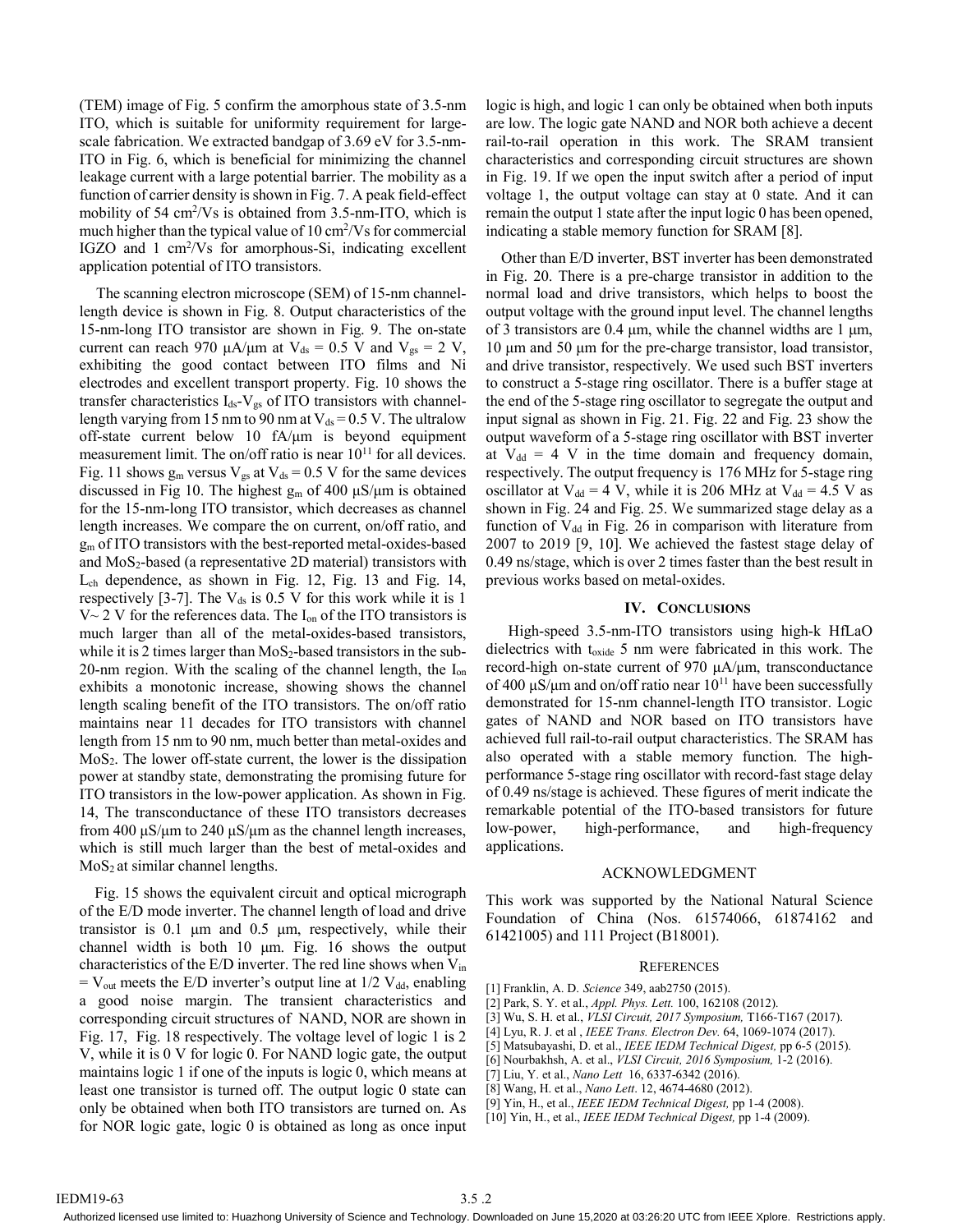

Fig. 1. Schematic of the 3.5-nm indium-tin-oxide inverted gate transistor. The gate dielectric is 5-nm HfLaO.



Fig. 5. High-magnification TEM image of amorphous ITO films.



Fig. 9. Output characteristics of an ITO transistor with 15-nm channel-length.



Fig. 12. Benchmark of Lch dependent Ion for metal-oxides- and MoS2-based transistors with ITO-based transistors.



Fig. 2. Fabrication process flow of the

Fig. 6. Tauc plots of the 3.5-nm ITO film showing a bandgap of 3.69 eV.

> 10-9  $10<sup>°</sup>$ 10-7  $10$  $\frac{9}{10^{-5}}$  $10^{-4}$  $10^{3}$  $10^{-2}$  $10^{-1}$  $10^0$ . 10 $^1$  $10<sup>1</sup>$  $10<sup>2</sup>$  $10<sup>3</sup>$

μA/ μm)

2345

hν (eV)

 $10^{11}$ 

ITO transistors.

 $t_{\text{\tiny{ITO}}}$  = 3.5 nm  $E_g = 3.69 \text{ eV}$ 

 $0.0\frac{1}{2}$ 0.2 0.4 0.6 0.8 1.0 1.2

(αhν)

 $^{2}$  (  $\times$ 10 $^{16}$ m $^{2}$ e $\mathsf{V}^{2}$ 

)

 $3.5 \text{ nm}$ 1.2 1.6 2.0 2.4



Fig. 3. AFM image of ITO films with a thickness of 3.5 nm.

Fig. 4. SAED diffraction pattern of amorphous ITO films.





Fig. 7. The mobility versus carrier density for 3.5-nm ITO.

 $L_{ch} = 15 \text{ nm}$  $= 30$  nm  $= 40$  nm  $L_{\text{ch}} = 50 \text{ nm}$  $L_{ab} = 60$  nm  $L_{ch}$  = 70 nm  $L_{ch} = 80$  nm  $L_{ch} = 90$  nm

 $= 0.5 V$ 

Fig. 8. SEM image of the 15-nm channel length device.



Fig. 11.  $g_m$  as a function of  $V_{gs}$  for ITO transistors with different channel-length.



Fig. 10. Transfer characteristics of ITO transistors with different channel length.

-2  $-1$   $V_{gs}$  (V)  $1$  2

Measurement limit

Fig. 13. Benchmarks of Lch dependent on/off ratio for metal-oxides- and MoS<sub>2</sub>-based TFTs with ITO-based transistors.

0 20 40 60 80 100<br>L<sub>ch</sub> (nm)  $0_0$ 100 200 300 400 This work at  $V_{ds} = 0.5 V$ References at  $V_{ds} = 1$  V Metal-oxides MoS.  $\frac{1}{2}$ μS/ μm)



#### 3.5 .3 IEDM19-64

Authorized licensed use limited to: Huazhong University of Science and Technology. Downloaded on June 15,2020 at 03:26:20 UTC from IEEE Xplore. Restrictions apply.